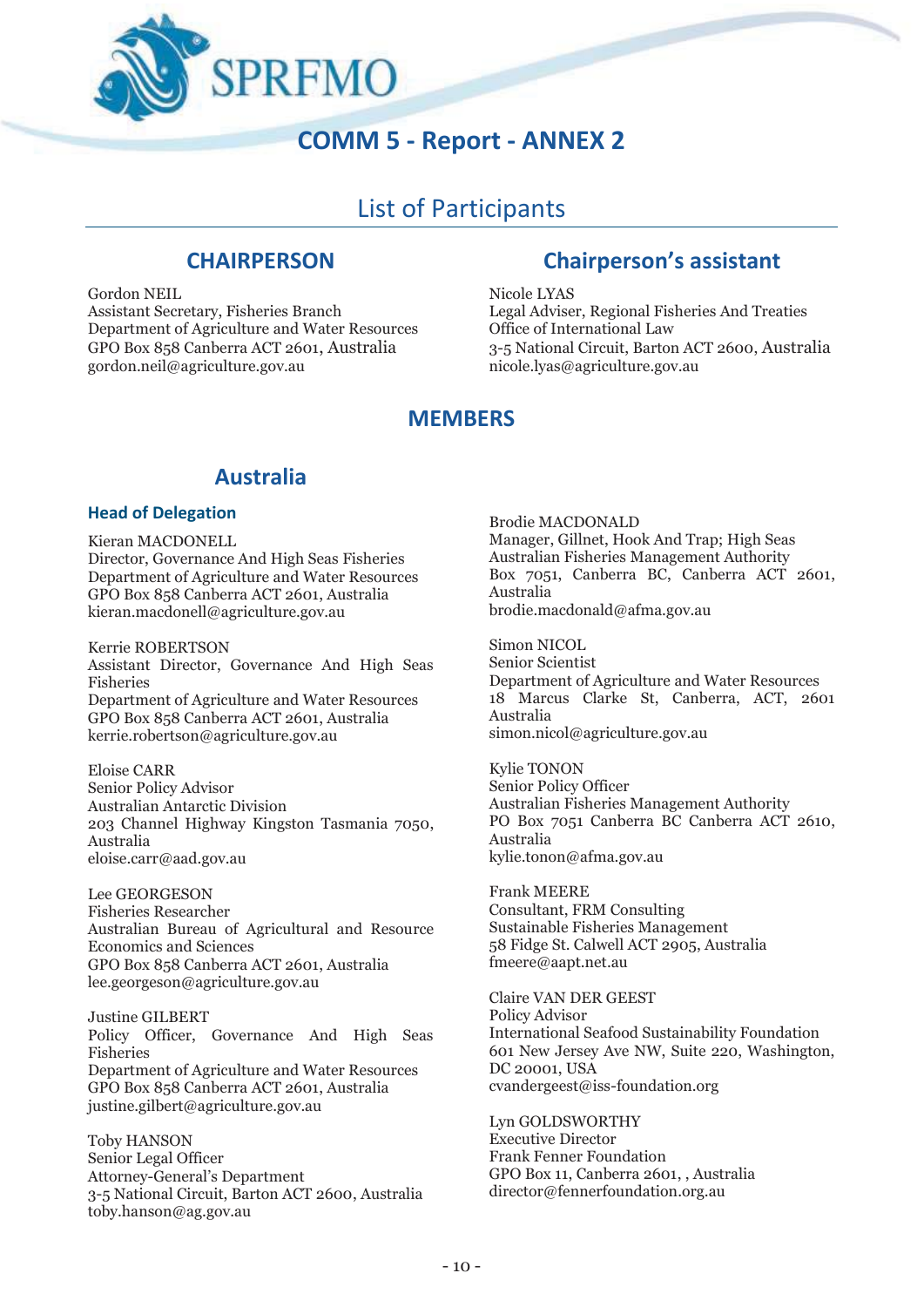# **Republic of Chile**

#### **Head of Delegation**

Raul SUNICO Undersecretary of Fisheries and Aquaculture Undersecretariat for Fisheries and Aquaculture Bellavista 168, 16th Floor, Valparaiso, Chile rsunico@subpesca.cl

Isuaro TORRES Director for Environmental and Oceanic Affairs Ministry of Foreign Affairs Teatinos 180, Santiago, Chile itorres@minrel.gob.cl

Jose Miguel BURGOS National Director National Fisheries and Aquaculture Service Victoria 2832, Valparaiso, Chile jburgos@sernapesca.cl

Mauricio GALVEZ Head of Fishery Research Division Instituto de Fomento Pesquero Blanco 839, Valparaiso, Chile mauricio.galvez@ifop.cl

Maria Angela BARBIERI Head of the Fisheries Management Division Undersecretariat for Fisheries and Aquaculture Bellavista 168, Piso 16, Valparaíso, Chile mbarbieri@subpesca.cl

Katherine BERNAL Lawyer, International Affairs Bureau Undersecretariat for Fisheries and Aquaculture Bellavista 168, Piso 16, Valparaíso, Chile kbernal@subpesca.cl

Jorge TORO Deputy Director Of Fisheries National Fisheries and Aquaculture Service Victoria 2832, Valparaiso, Chile jtoro@sernapesca.cl

Javier GONZALEZ Advisor Undersecretariat for Fisheries and Aquaculture Floor 18th, Bellavista 268, Valparaiso, Chile jgonzalez@subpesca.cl

Cristobal HERNANDEZ Advisor Ministry of Foreign Affairs Teatinos 180, Santiago, Chile chernandezc@minrel.gob.cl

Cristian QUEZADA Advisor, International Affairs Bureau Undersecretariat for Fisheries and Aquaculture Bellavista 168, floor 19th, Valparaiso, Chile cquezada@subpesca.cl

Sergio VALENZUELA Navy Chilean Officer Chilean Navy (DIRECTEMAR) Subida Cementerio 300 Valparaiso, Chile svalenzuela@directemar.cl

Paola ARROYO Fishing Engineer Chilean Navy Subida Cementerio 300, Valparaiso, Chile parroyo@directemar.cl

Pablo BERAZALUCE Advisor Ministry of Economy Alameda 1449, torre 2, piso 12, Santiago, Chile pberazaluce@economia.cl

Albert ARIAS ARTHUR Advisor Anapesca AG 127 244th St SW, USA. albarthur@gmail.com

Andres FOSK Manager LANDES Av. Tajamar 183, Santiago, Chile afosk@landes.cl

Aquiles SEPULVEDA **Director** Fishery Research Institute Av Colon 2780 – Talcahuano, Chile asepulveda@inpesca.cl

Mauro URBINA Sectorial Professional Undersecretariat for Fisheries and Aquaculture Bellavista 168, piso 19, Valparaíso, Chile murbina@subpesca.cl

Riola SOLANO Lawyer Lota Protein S.A. Av. Matta s/n Lota Región del Bio Bio Chile lotaprotein@lotaprotein.cl

Andres COUVE International advisor Sonapesca L. Thayer Ojeda 166, Of. 902, Providencia, Santiago, Chile. andrescouve@entelchile.net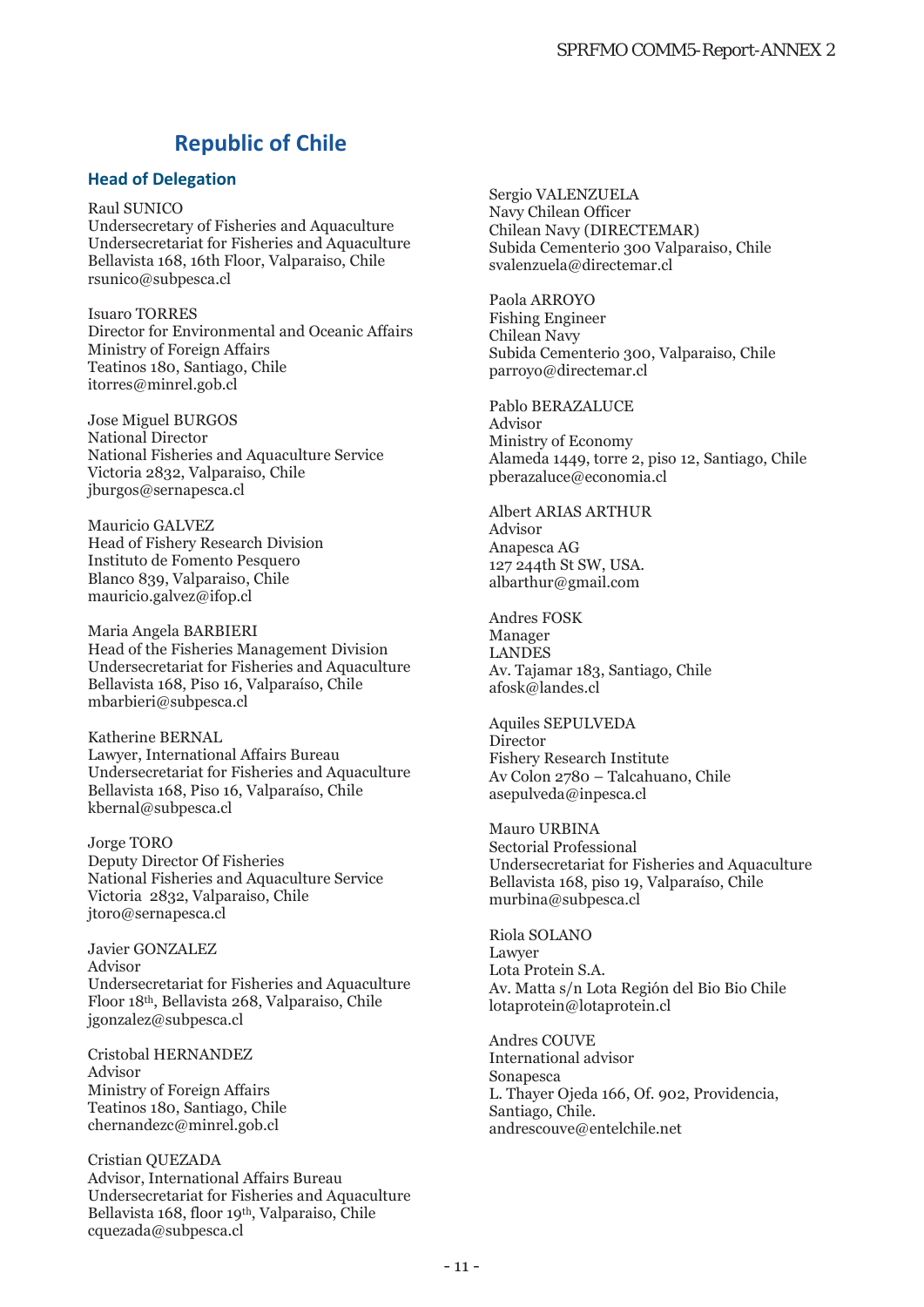# **People's Republic of China**

#### **Head of Delegation**

Chen WAN Deputy Director Ministry of Agriculture No.11 Nongzhanguan Nanli, Beijing, China wan.chen@live.com

Shan AO Third Secretary Ministry of Foreign Affairs of China Chaoyangmen, Beijing, China ao\_shan@mfa.gov.cn

Zhuang YAN Attache Ministry of Foreign Affairs of China Chaoyangmen, Beijing, China

#### Ao ZHAO

Operational Manager China National Fisheries Corporation Fengtai, Beijing, China zhaoao@cnfc.com.cn

Yiyun HU Principal Staff Member Ministry of Agriculture No.11 Nongzhanguan Nanli, Beijing, China admin1@tuna.org.cn

Kairui ZHANG Project coordinator China Overseas Fisheries Association Room 1216, Jingchao Mansion, No.5 Nongzhanguan Nanlu, Chaoyang District, Beijing, China carreyz@163.com

Li GANG Associate Professor Shanghai Ocean University No.999 Hucheng ring Rd, Shanghai, China g-li@shou.edu.cn

Min ZHANG Professor Shanghai Ocean University No.999 Hucheng ring Rd, Shanghai, China mzhang@shou.edu.cn

### **Cook Islands**

Ben PONIA Secretary Ministry of Marine Resources PO Box 85, Avarua, Rarotonga, Cook Islands b.ponia@mmr.gov.ck

## **Republic of Cuba**

#### **Head of Delegation**

Gilda DIEPPA Legal Director Ministry of the Food Industry Ave. 41, No. 4455, Havana, Cuba gilda.dieppa@minal.cu

Marta TORRES Head of International Relations Ministry of the Food Industry Ave 41, No. 4455, Havana, Cuba martha.torres@minal.cu

### **European Union**

#### **Head of Delegation**

Angela MARTINI Directorate-General for Maritime Affairs and Fisheries European Commission B-1049, Bruxelles, Belgium angela.martini@ec.europa.eu

Luis MOLLEDO International Relations Officer European Commission Rue Joseph II, 99, 1000 – Bruxelles, Belgium luis.molledo@ec.europa.eu

Sebastian RODRIGUEZ Scientific Officer European Commission Rue Joseph Ii, 79 Brussels 1000, Belgium sebastian.rodriguez-alfaro@ec.europa.eu

Joanna CIAGADLAK-SOCHA Ministry of Maritime Economy and Inland Navigation, Poland. Nowy Swiat 6/12, 00-400 Warsaw, Poland joanna.ciagadlak-socha@mgm.gov.pl

Marco VAN RIEL Policy Officer Netherlands Ministry of Economic Affairs The Hague, The Netherlands m.vanriel@minez.nl

Rob BANNING Advisor Parlevliet & amp; Van der Plas P.O. Box 504, 2220 AM Katwijk, The Netherlands rba@pp-group.eu

Leszek DYBIEC Counsellor to the Minister Ministry of Maritime Economy and Inland Navigation of Poland 6/12 Nowy Swiat Street, 00-400 Warsaw, Poland leszek.dybiec@mgm.gov.pl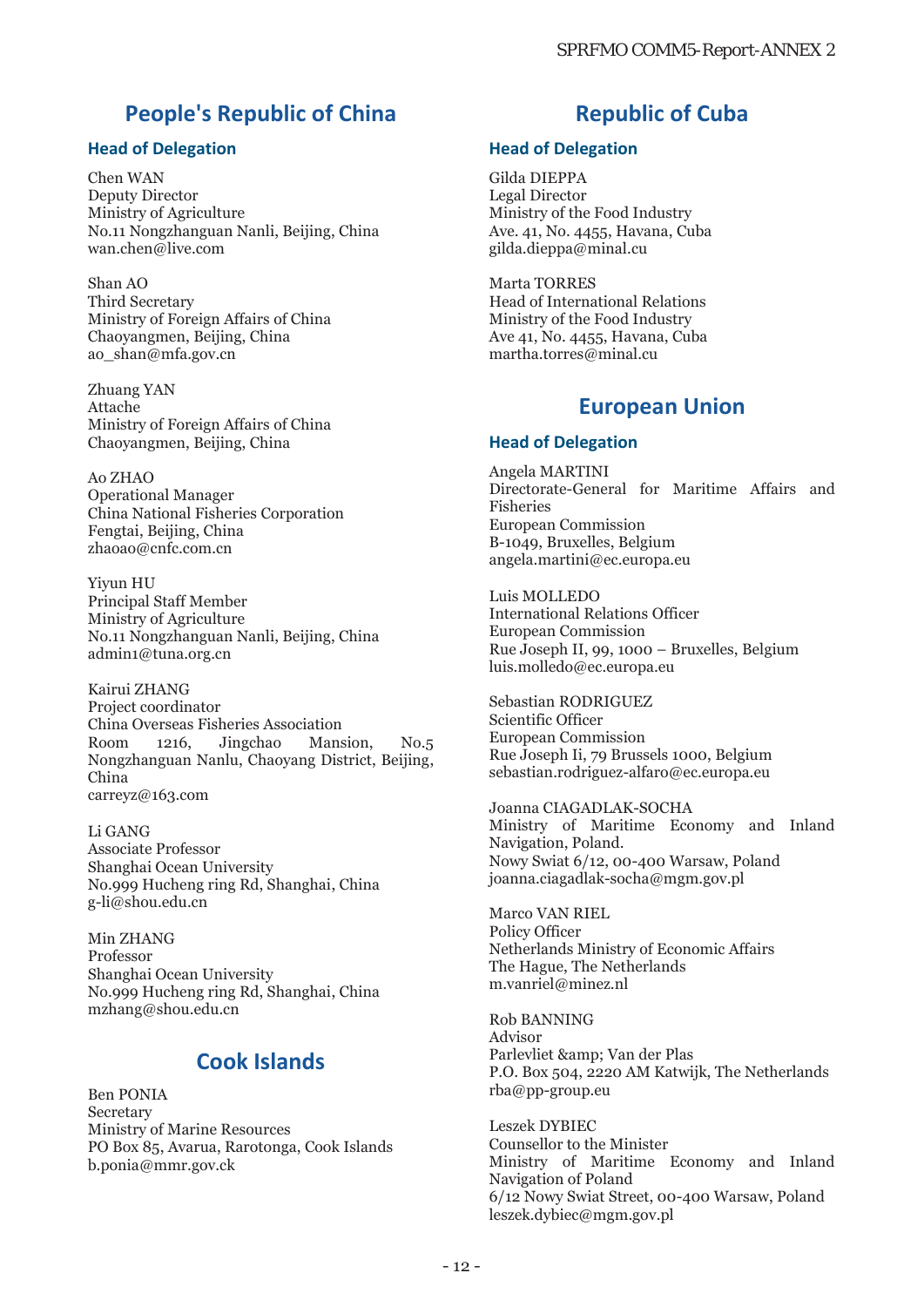Diederik PARLEVLIET **CEO** German Seafrozen Fish Am Lunedeich 15-23, Bremerhaven, Germany sec@pp-group.eu

Hermann POTT Political Advisor German Federal Ministry of Food and Agriculture Rochusstrasse 1, 53123 Bonn, Germany hermann.pott@bmel.bund.de

Gerard VAN BALSFOORT President Pelagic Freezer-Trawler Association Pelagic Freezer-trawler Association Louis Braillelaan 80, 2719EK Zoetermeer, NL gbalsfoort@pelagicfish.eu

Aivaras LABANAUSKAS Director Atlantic High Sea Fishing Company Pylimo 4, Klaipeda, Lithuania ala@pp-group.eu

Alenas BULAUSKIS Chief Specialist Fisheries Policy Division, Fisheries Dept. of Lithuania Ministry of Agricultute of the Republic of Lithuania Gedimino av. 19, LT-01103 Vilnius, Lithuania alenas@zum.lt

Bogusław SZEMIOTH CEO North Atlantic P.O. Parkowa 13/17/123, Poland szemioth@atlantex.pl

### **Faroe Islands**

#### **Head of Delegation**

Hanna í HORNI Head Of Unit Ministry of Foreign Affairs and Industry Gongin 7, FO-100, Tórshavn, Faroe Islands hanna@uvmr.fo

Stefan í SKORINI Adviser Ministry of Fisheries, Faroe Islands stefan.i.skorini@fisk.fo

### **Republic of Korea**

#### **Head of Delegation**

Hongwon KIM Deputy Director Ministry of Oceans and Fisheries MOF, Government Bldg. 5, #94, Dasom 2-Ro, Sejong City, Korea hiro9900@korea.kr

Seok-Gwan CHOI Senior Scientist National Institute of Fisheries Science 216 Gijanghaean-ro, Gljang-gun, Busan, Korea 46083 sgchoi@korea.kr

Namgi KIM Director Insung Corporation Yongsan-gu, Seoul, Korea jos862@insungnet.co.kr

Jason PARK Vice President Insung Corporation yongsan-gu, Seoul, Korea jaypark@insungnet.co.kr

Yangsik CHO Deputy General Manager Korea Overseas Fisheries Association Seocho-gu, Seoul, Korea f253jrc@gmail.com

Jiwon JEONG Senior Inspector Nati. Fishery Prod. Quality Management Service #337 Haeyang-ro, Yeongdo-gu, Busan, Korea ccjw605@korea.kr

Jihyun KIM Advisor Ministry of Oceans and Fisheries MOF, Government Bldg. 5, #94, Dasom 2-Ro, Sejong City, Korea zeekim.korea@gmail.com

Dojin KWAK Assistant Director Ministry of Oceans and Fisheries MOF, Government Bldg. 5, #94, Dasom 2-Ro, Sejong City, Korea aqua\_flash@korea.kr

### **New Zealand**

#### **Head of Delegation**

David DOLPHIN Acting SPRFMO Commissioner Ministry of Foreign Affairs and Trade Wellington david.dolphin@mfat.govt.nz

William EMERSON Principal Advisor Ministry for Primary Industries PO Box 2526, Wellington william.emerson@mpi.govt.nz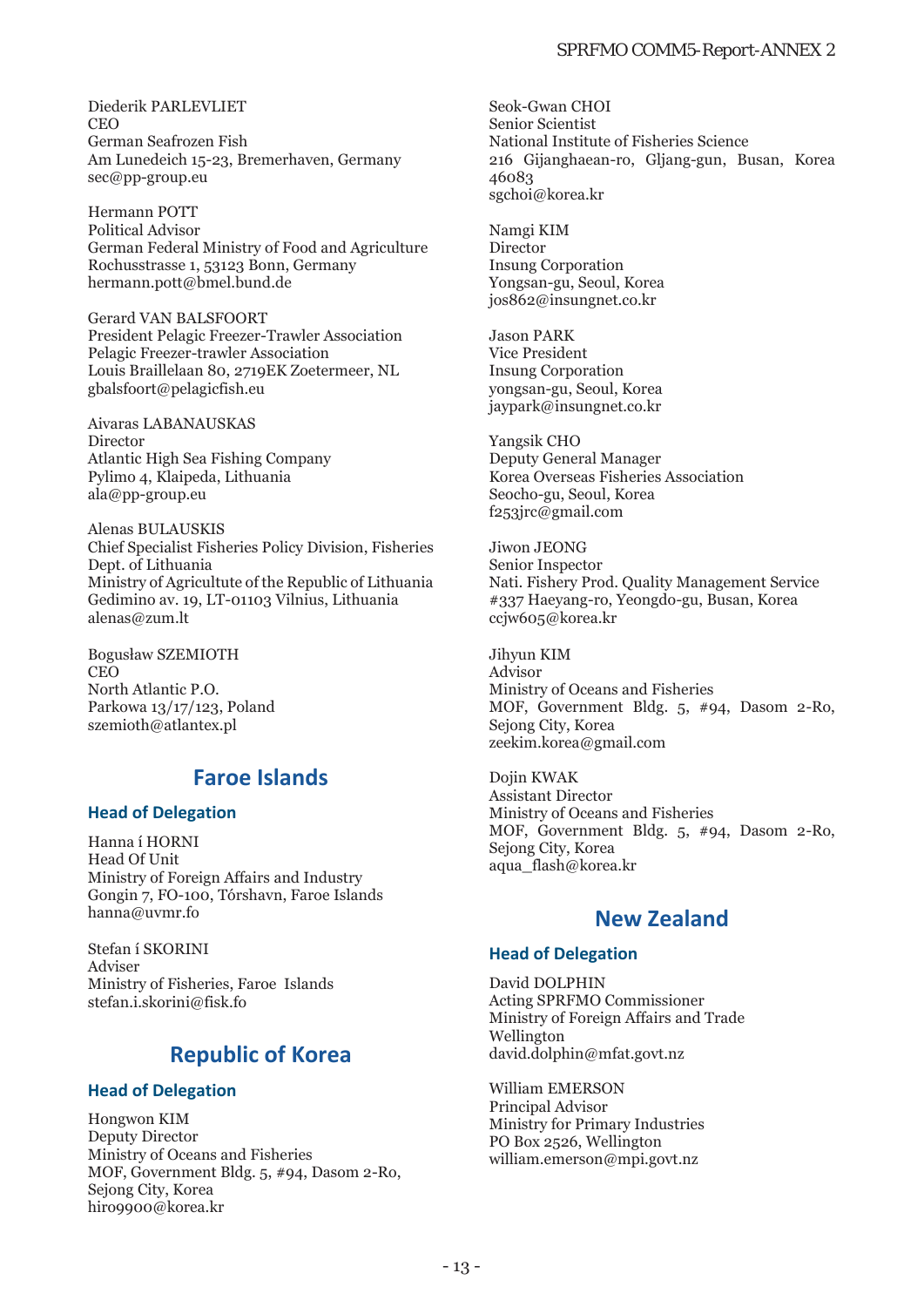Scott BICKERTON Legal Adviser Ministry of Foreign Affairs and Trade Wellington, New Zealand scott.bickerton@mfat.govt.nz

Kris RAMM Science Advisor Department of Conservation 18-32 Manners St, Wellington, New Zealand kramm@doc.govt.nz

Andrew WRIGHT Senior Internat. Advisor, Fisheries Compliance Ministry for Primary Industries 25 The Terrace, Wellington, New Zealand andrew.wright@mpi.govt.nz

Martin CRYER Science Manager Ministry for Primary Industries 25 The Terrace, Wellington, New Zealand martin.cryer@mpi.govt.nz

Tiffany BOCK Team Manager Deepwater Fisheries Ministry for Primary Industries 25 The Terrace, Wellington, New Zealand Tiffany.Bock@mpi.govt.nz

Danica STENT International Conservation Policy Department of Conservation PO Box 10420, Wellington, New Zealand dstent@doc.govt.nz

### **Republic of Peru**

#### **Head of Delegation**

Hector SOLDI Vice Minister Ministry of Production Calle Uno Oeste 60 - San Isisdro, Lima, Perú hsoldi@produce.gob.pe

Jesus PONCE Director of Maritime Affairs Ministry of Foreign Affairs Jr. Lampa 545, Lima 1, Perú jponce@rree.gob.pe

Jorge CSIRKE Senior Advisor Instituto del Mar del Peru (IMARPE) IMARPE, PO Box 22, Callao, Perú jorge.csirke@gmail.com

Oscar BERNALES First Vicepresident Sociedad Nacional De Pesqueria Av. Republica de Panama 3591, Lima 27, Perú snpnet@snp.org.pe

Alfonso MIRANDA President Sociedad Nacional De Industrias Los Laureles 365, San Isidro, Lima, Perú alfonso.miranda@pezex.pe

Ulises MUNAYLLA Scientific Adviser Sociedad Nacional de Pesqueria Av. Republica de Panama 3591, Lima 27, Perú snpnet@snp.org.pe

Miguel ÑIQUEN Director Of Pelagic Resources - Imarpe Instituto del Mar del Perú Esq. Gamarra y Valle s/n - Chucuito, Callao, Perú mniquen@imarpe.gob.pe

Luis GARCIA Adviser to the Deputy Minister of Fisheries and Aquaculture Ministry of Production Calle Uno Oeste 60 - San Isisdro – Lima, Perú agarcia@produce.gob.pe

Francisco GUTIERREZ Second Secretary Ministry of Foreign Affairs Jr. Lampa 545, Lima 1, Perú fgutierrez@rree.gob.pe

### **Russian Federation**

#### **Head of Delegation**

Vladimir BELIAEV Representative Federal Agency For Fisheries in Denmark, Counselor Russian Federal Agency for Fisheries, The Embassy of the Russian Federation in Denmark Moscow, Rozhdestvenskyi blvd. 15 belsea@inbox.ru

Maxim RAKU Second Secretary Embassy of the Russian Federation in Australia 78 Canberra Avenue, Griffith, ACT 2603, Australia rusembassy.australia@rambler.ru

Alexander GLUBOKOV Deputy Director Federal Research Institute for Fisheries and Oceanography 107140, Moscow, V. Krasnoselskaya 17, Russian Federation glubokov@vniro.ru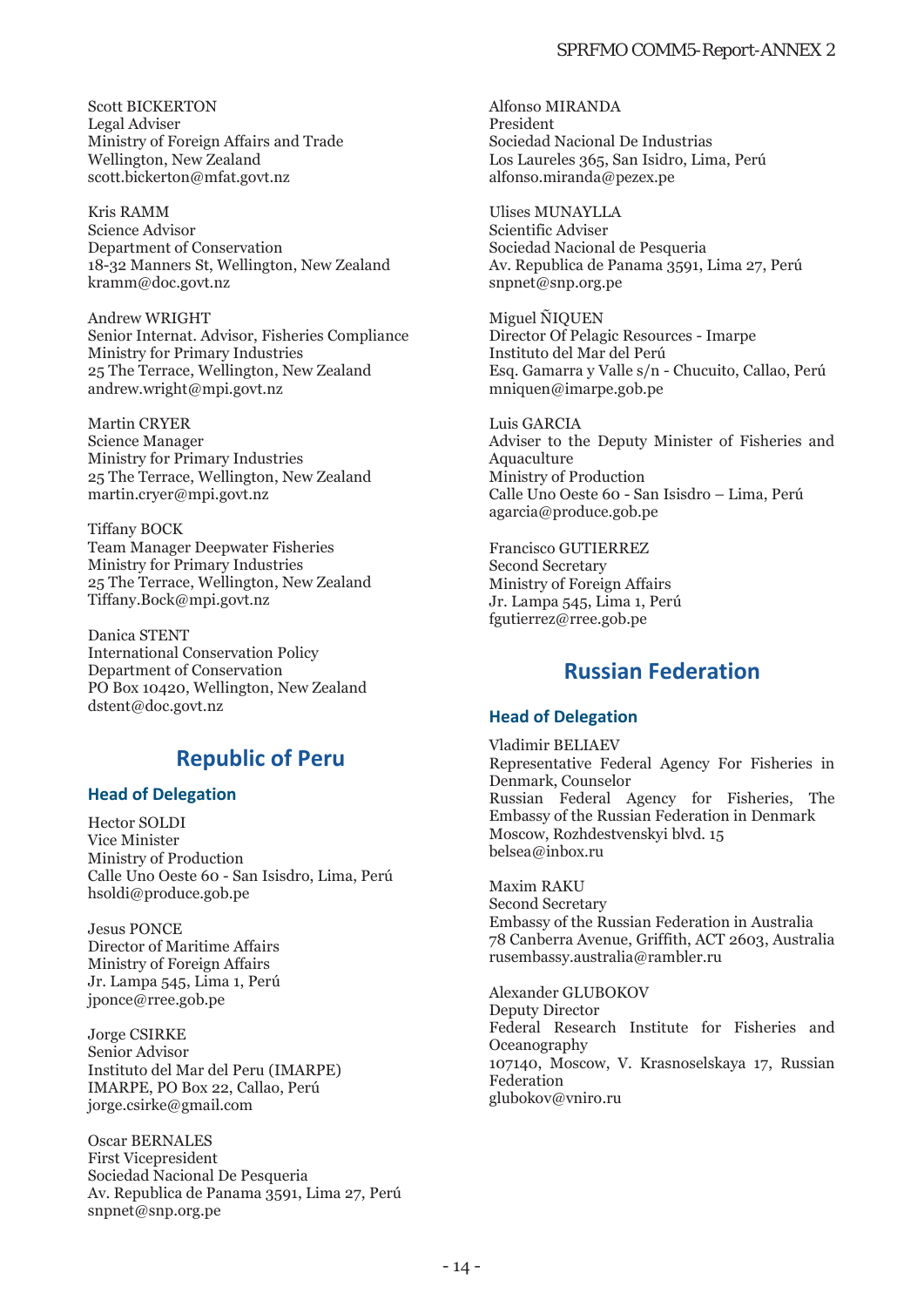# **Chinese Taipei**

#### **Head of Delegation**

Chung-Hai KWOH Senior Specialist Fisheries Agency 6F-No.100, Sec.2, Heping W.Rd. Zhongzheng Dist. Taipei City 100, Taiwan chunghai@ms1.fa.gov.tw

Shih-Ming KAO Assistant Professor National Sun Yat-Sen University Graduate Institute of Marine Affairs, 70 Lien-Hai Road, Kaohsiung City 80424, Taiwan kaosm@mail.nsysu.edu.tw

Ke-Yang LIN Senior Executive Officer International Organisations 2 Kaitakelan Blvd, Taipei, Taiwan lkytw@kimo.com

Kun-Hsueh CHOU Specialist Taiwan Squid Fishery Association 3F-1, No.2, Fishing Harbor Central 1st Rd. Chien Chen. District Kaohsiong, Taiwan business@squid.org.tw

Nathalie, Jo-Tzu CHEN Advisor Fisheries Agency 6F, No.100, Sec.2, Heping W. Rd, Zhongzheng Dist, Taipei City 100, Taiwan jotzu@ms1.fa.gov.tw

### **Republic of Vanuatu**

#### **Head of Delegation**

Gerry GEEN Advisor Vanuatu Fisheries Department VMB 9045, Port Vila, Vanuatu ggeen@bigpond.net.au

Tony ZUANICH Technical Advisor IUU Unimed Glory SA 5 Xenias Street, 14562, Athens, Greece tony@unimedshipping.com

Tony TALEO Principal Data Manager Vanuatu Fisheries Department VMB 9045, Port Vila, Vanuatu ttaleo@vanuatu.gov.vu

### **COOPERATING NON-CONTRACTING PARTIES**

# **Republic of Liberia**

#### **Head of Delegation**

Yvonne CLINTON Deputy Commissioner for Vessel Registration Liberia Maritime Authority Monrovia, Liberia yvonne.clinton@liscr.com

Jorgen PALMBAK Director, Maritime Security Liberia Maritime Authority 8619 Westwood Center Drive, Vienna, Virginia 22182 USA jorgen.palmbak@liscr.com

# **United States of America**

#### **Head of Delegation**

Michael TOSATTO Regional Administrator NOAA Fisheries, Pacif. Isl. Fisheries Science Center 1845 Wasp Boulevard, Bldg 176, Honolulu, HI 96701, USA michael.tosatto@noaa.gov

Terry BOONE VMS Program Manager NOAA Office of Law Enforcement, Pacific Isl. Div. 1845 Wasp Boulevard, Bldg 176, Honolulu, HI 96701, USA terry.boone@noaa.gov

James IANELLI Scientist NOAA Fisheries, Alaska Fisheries Science Center 7600 Sand Point Way, NE, Seattle, WA 98115, USA jim.ianelli@noaa.gov

Michael BRAKKE Foreign Affairs Officer U.S. Department of State 2201 C St. NW, Washington, DC, 20520, USA brakkemt@state.gov

Brian LANGSETH Mathematical Statistician NOAA Fisheries, Pacif. Isl. Fisheries Science Center 1845 Wasp Boulevard, Bldg 176, Honolulu, HI 96701, USA brian.langseth@noaa.gov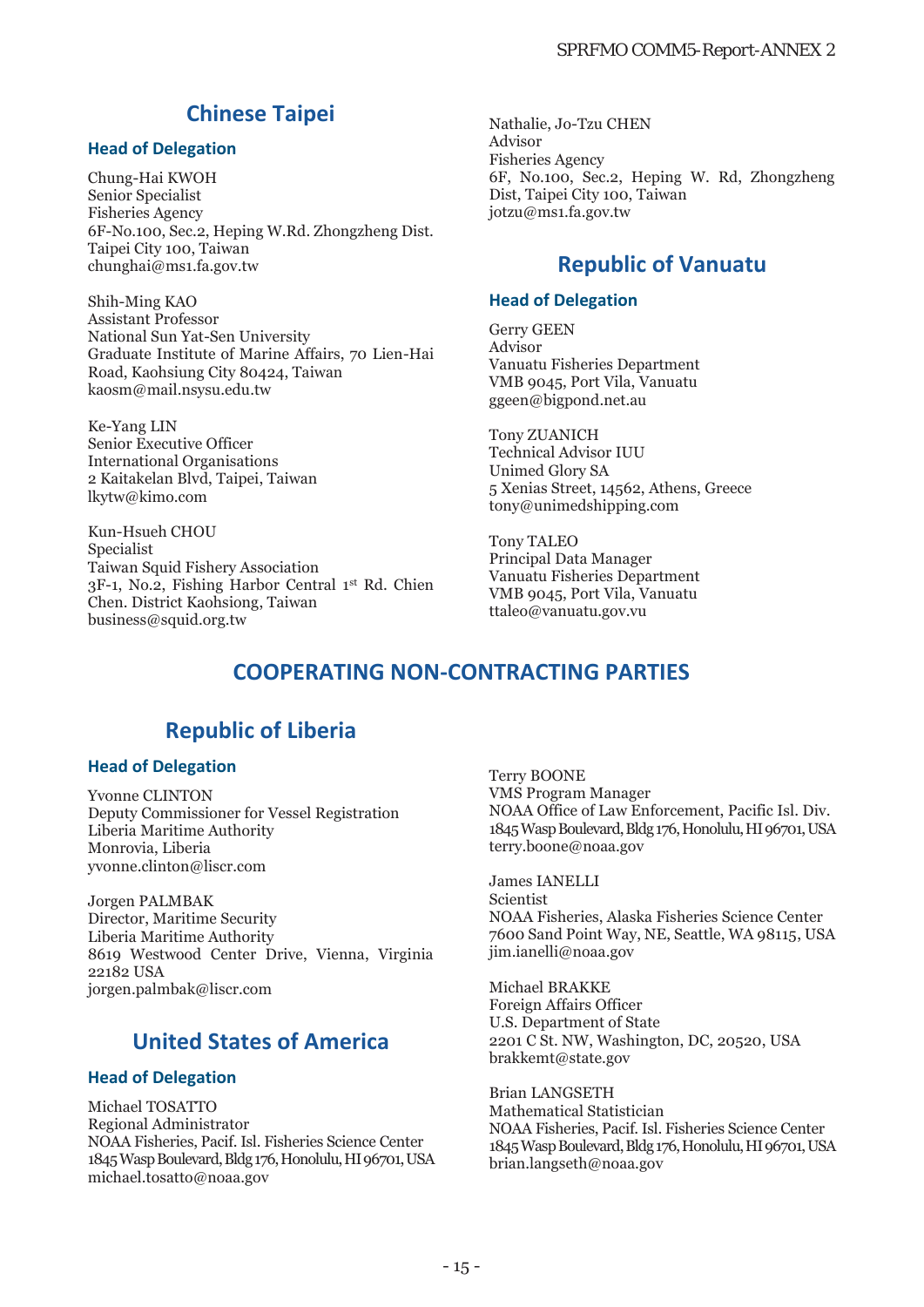Duane SMITH Enforcement Attorney US Department of Commerce/NOAA NOAA Daniel K. Inouye Regional Center Office of General Counsel, Enforcement Section 1845 Wasp Boulevard, Bldg 176, Honolulu, HI 96701, USA duane.smith@noaa.gov

### **OBSERVERS**

# **INTER-GOVERNMENTAL ORGANISATIONS**

## **CCAMLR**

Andrew WRIGHT Executive Secretary Commission for the Conservation of Antarctic Marine Living Resources 181 Macquarie Street, Hobart, Australia andrew.wright@ccamlr.org

### **SIOFA**

Jon LANSLEY Executive Secretary Southern Indian Ocean Fisheries Agreement C/O DAFF, Bãtiment B, Parc de la Providence, 97489 Saint-Denis, La Reunion jon@siofa.org

### **WMO**

Karen EVANS Senior Research Scientist World Meteorological Organisation/CSIRO GPO Box 1538 Hobart, Tasmania 7001 Australia karen.evans@csiro.au

# **NON-GOVERNMENTAL ORGANISATIONS**

### **DSCC**

Duncan CURRIE Adviser Deep Sea Conservation Coalition Postbus 59681, 1040 LD Amsterdam, The Netherlands duncanc@globelaw.com

# **NZ High Seas Fisheries Group**

Andy SMITH Operations Manager High Seas Group P.O Box 3830 Richmond Nelson 7050, New Zealand andy.smith@talleys.co.nz

Graham PATCHELL

Resources Manager Sealord Group Vickerman St, Nelson, 7001, New Zealand gjp@sealord.co.nz

Dean JURASOVICH Vessel Manager Sanford Ltd Hall Street, North Mole, Timaru, New Zealand djurasovich@sanford.co.nz